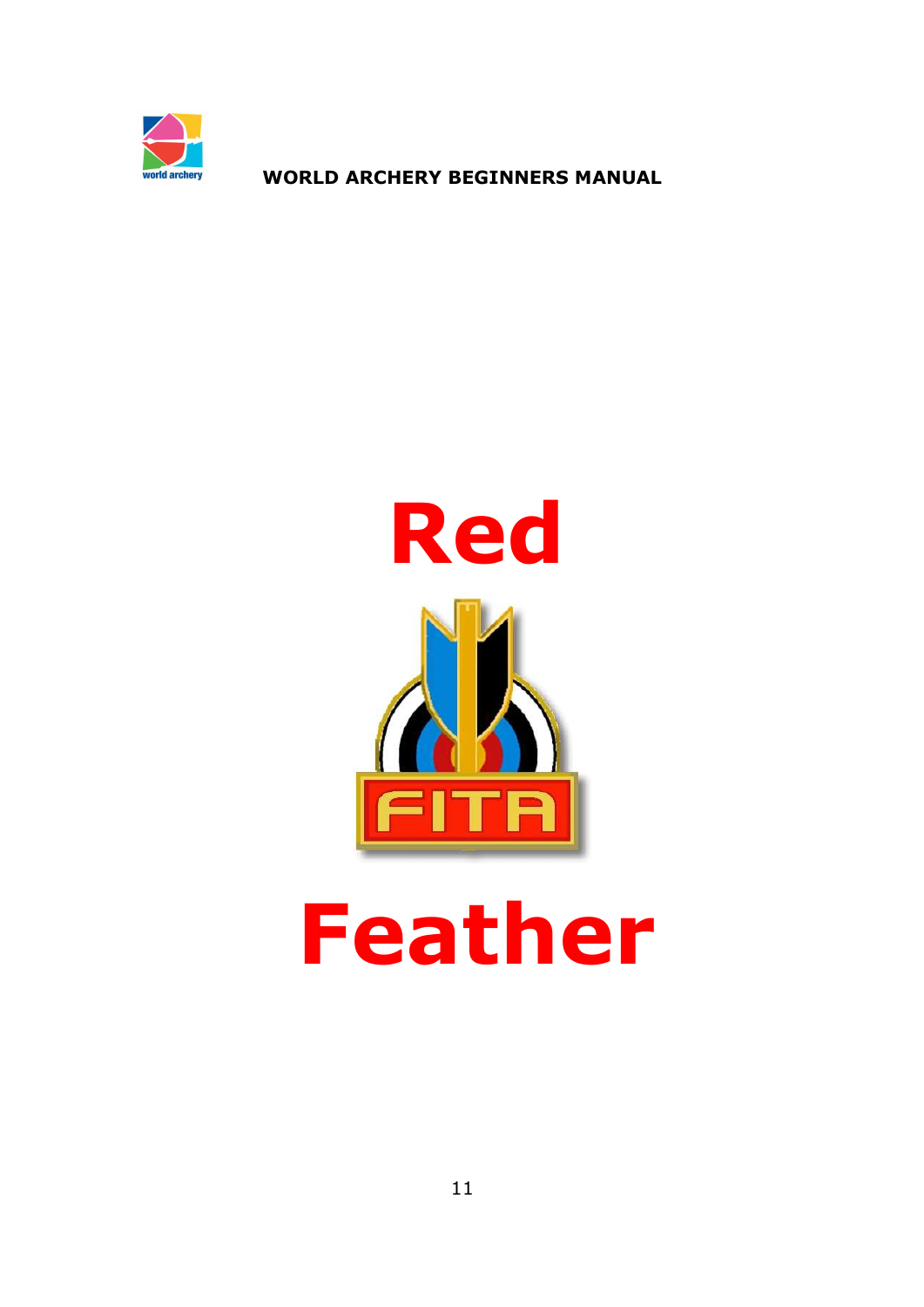

CURRICULUM FOR THE WA **RED FEATHER** AWARD

#### **PERFORMANCE:**

From a shooting distance of 6 meters, you must achieve a minimum of 12 hits, out of 15 arrows (5 ends of 3 arrows) shot at an 80cm target spot (6 to 10 zones).

**SKILLS –** Your shooting technique should include the following**:** 

#### **Feet position (Stance)**

- *Objective:*  Consistency and spatial relationship to the target, achieving optimal stability.
- *Form:*  Feet parallel on the shooting axis, set at approximately shoulder width.
- *Rationale:*

Gives archers the opportunity to repeat actions easily and accurately. Provides sound support to the pull and push efforts in the flight plane. Gives consistent direction to the body in the flight plane. Avoids back problems.

## **Safe and proper arrow loading**

*Objective:* 

Identical placement on the bow. The action must be performed in a safe manner to protect the archer, other archers, and equipment.





*Stance, how to stand on the shooting line.* 

#### *Form:*

Hold the arrow by the nock, place the arrow on the rest, correctly turn the arrow, and nock it onto the string.



*Arrow loading*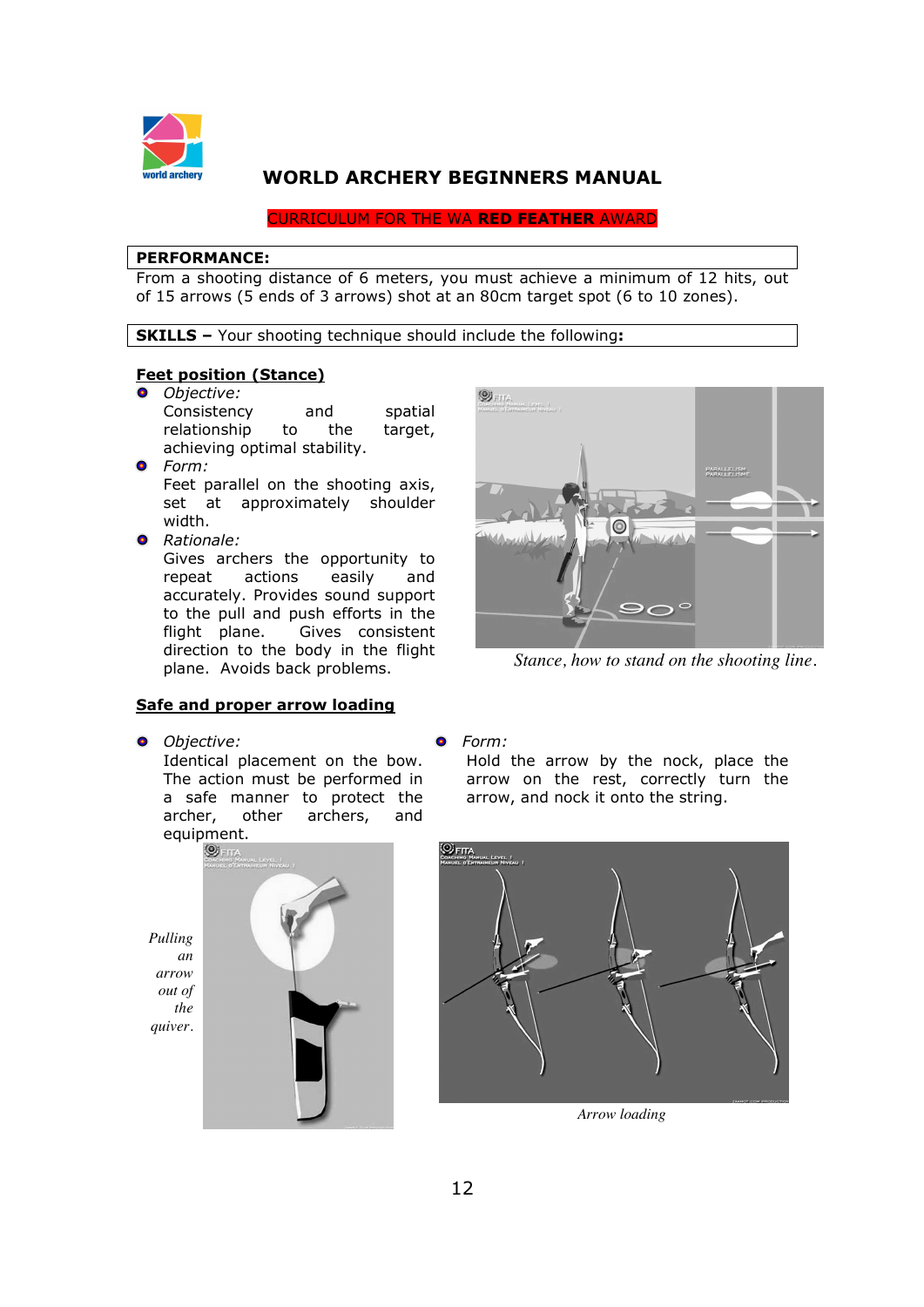

#### *Rational:*

Taking hold of the arrow in front of the vanes becomes more difficult to nock, and the fletching could be damaged if the hand slips during nocking process. The arrow rest does not endure strong vertical pressure. If nocking is done incorrectly, it could damage the arrow rest.

Arrows with four vanes are also successfully used at entry level.





*Finger pressure damaging the arrow* 

## **KNOWLEDGE &/OR KNOW-HOW**

You must know the following the subjects below:

## **Bow -safety**

- **•** Releasing the bow without an arrow on the string could cause breakage and injury.
- **O** When the end is over put the bow on the bow stand or rack located in the equipment lane;
- **O** Bow stands located behind the waiting line are ideal for placing the bows when they are not being used during the training session.

*Equipment to be stored in the equipment lane* 

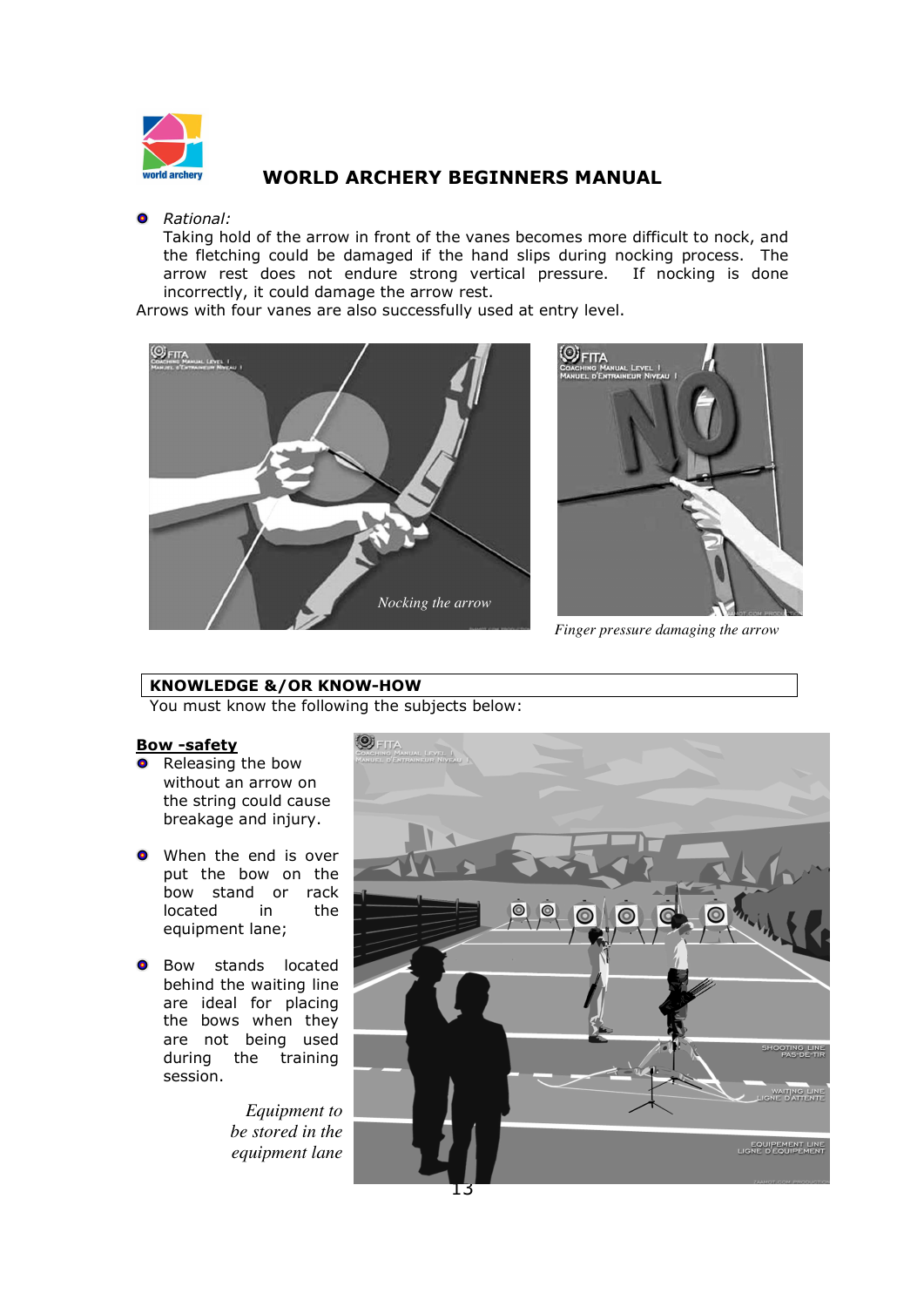

When shooting few arrows at a shorter distance than usual (for an exercise for instance), you can lay your bow on the floor/ground 3 m behind the archers. If so, once return to the regular shooting distance, your bow is stored on a rack behind the waiting line or on the floor.



*Movable and collective bow stand.*

## **Arrow loading safety:**

- **•** The arrow should be placed on the string only after standing on the shooting line and a clear signal has been given (meaning that everyone is behind the shooting line).
- You must straddle the line, or have both feet on the line, before loading the arrow.

## **Safe arrow retrieval/collection:**

- When approaching the targets, care must be taken not to walk into arrows sticking into the ground or target. Nocks are very sharp, pick up all arrows that have fallen short of the target, whoever is their owner.
- Care must be used when drawing arrows out of the target, to see that no one is directly behind the person pulling the arrows. Arrows can come out of a target suddenly, and the nock may hurt anyone who is too close. Bending over in front of the target is dangerous; you should wait beside the target to collect arrows.
- For pulling an arrow out of the target, press one palm hand flat around the arrow sticking in the target. With the other hand, grab the arrow shaft close to the target face and pull out the arrow right in the shaft axis, without bending the arrow shaft.
- For pulling an arrow out of the grass: Do NOT pull the arrow up! You could bend or break the arrow shaft. But move the grass out of the fletching, especially of natural feathers. Then pull the shaft back in the axis of the arrow shaft and along the grass. Only when the point is getting out of the grass, you can raise the arrow up.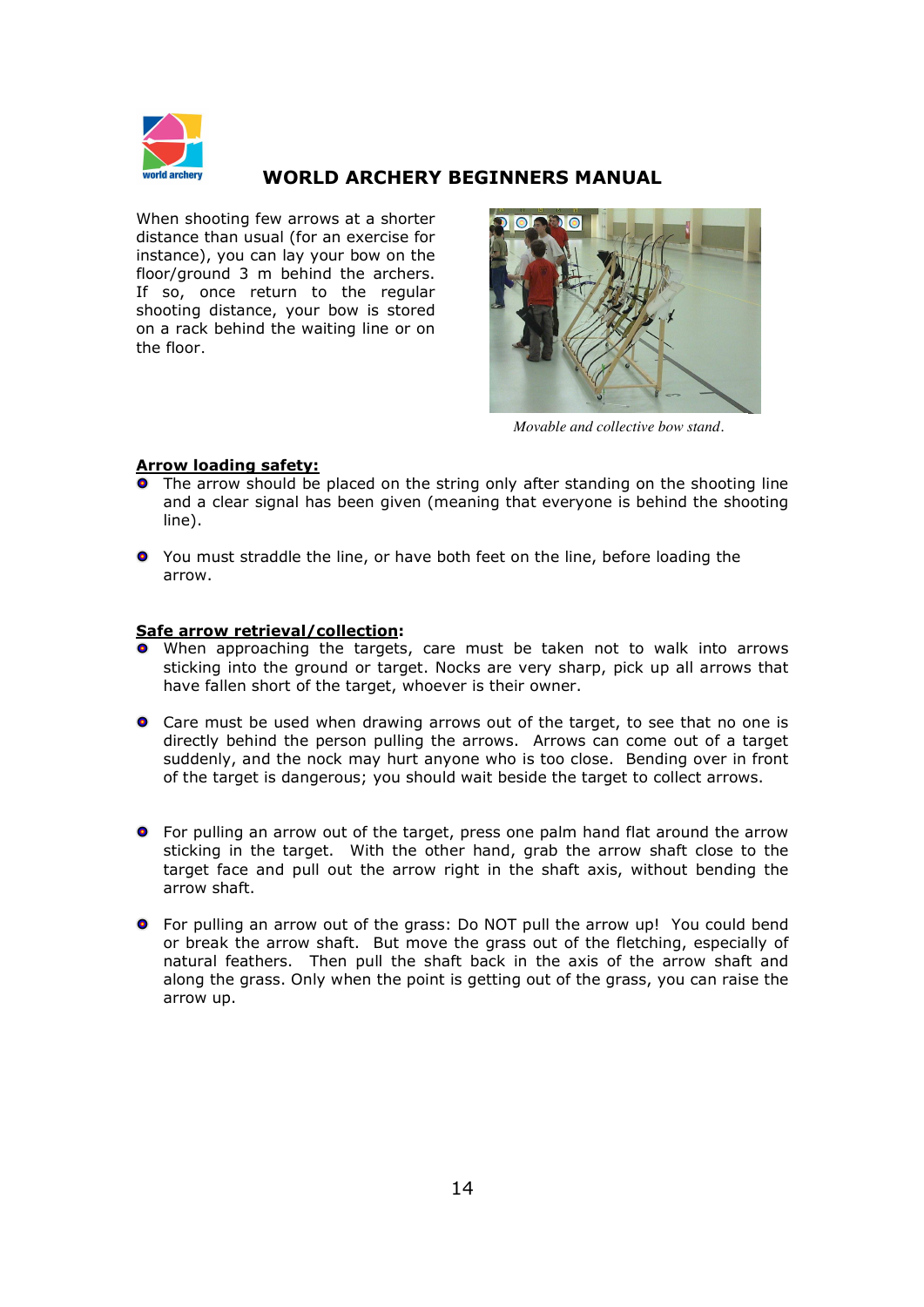

#### **Bow assembling:**

You must learn from your coach how to properly assemble and disassemble the limbs on/from the riser (if you use a take down bow). A no braced assembled Recurve bow has the tips of the limbs towards the target (not to you). Due to a former WA rule, on most of the bows, the internal part (facing you) of the top limbs is blank, while the limb specifications (height and weight) are written in the internal part of the bottom limb, as shown on the illustration on the right.



*The technical specifications of the limbs are written on the internal part of the bottom limb.* 

ON THE NEXT PAGE THERE IS THE FORM FOR YOUR EVALUATOR



*Red Feather award.*